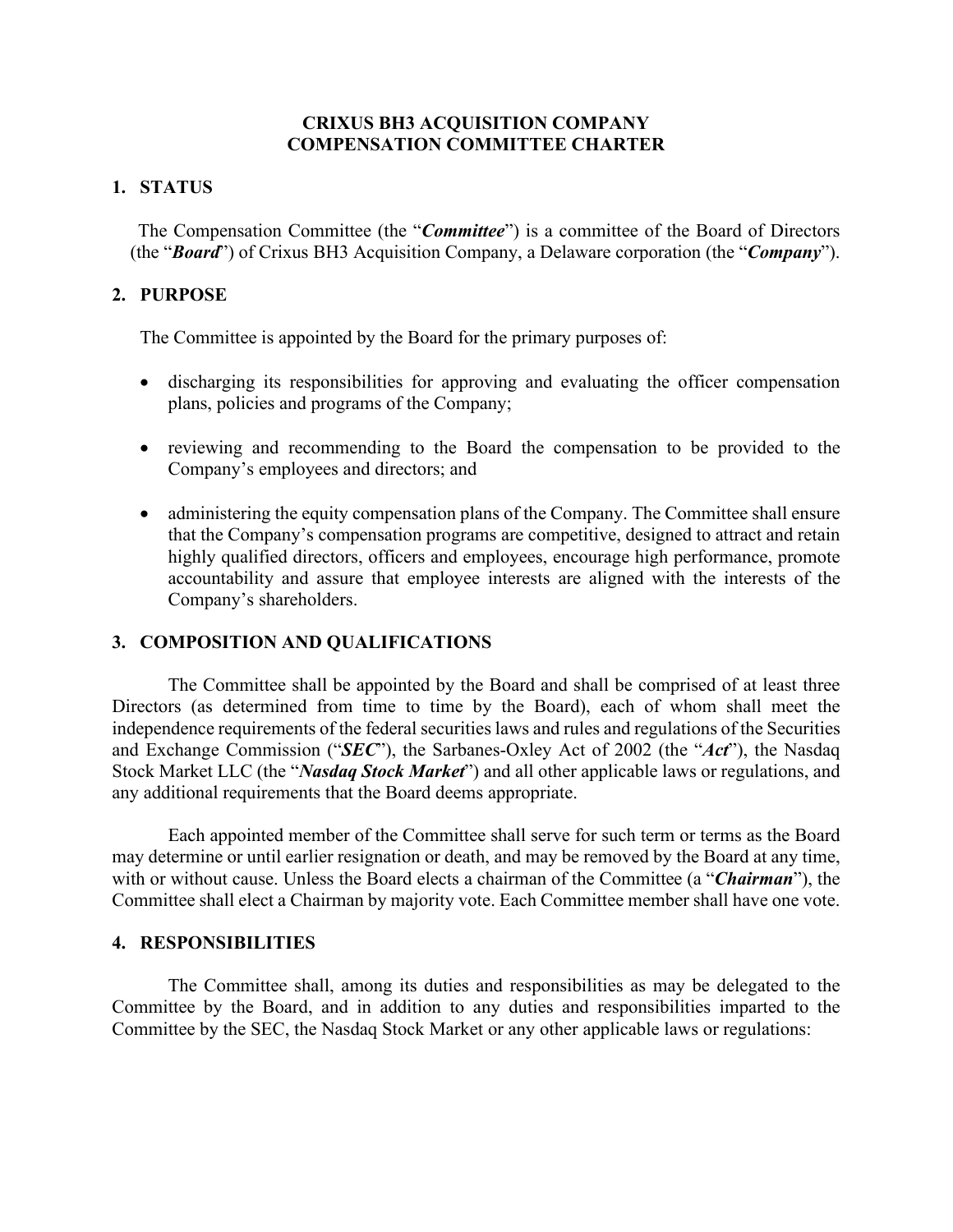- 1. Determine, in executive session at which a Chief Executive Officer of the Company (a "*CEO*") is not present, the compensation for the CEO or President, if such person is acting as the CEO.
- 2. Review and determine the compensation of the executive officers of the Company other than the CEO based upon the recommendation of the CEO and such other customary factors that the Committee deems necessary or appropriate.
- 3. Recommend awards and/or bonuses to be granted to executive officers of the Company under the Company's equity plans and other compensation or benefit plans or policies as approved by the Board or the Committee.
- 4. Approve the overall amount or percentage of plan and/or bonus awards to be granted to all Company employees and delegate to the Company's executive management the right and power to specifically grant such awards to each Company employee within the aggregate limits and parameters set by the Committee.
- 5. Review and evaluate the performance of the CEO and the other executive officers of the Company.
- 6. Review and approve the design of other benefit plans pertaining to executives and employees of the Company.
- 7. Approve such reports on compensation as are necessary for filing with the SEC and other government bodies.
- 8. If required by applicable rules and regulations, issuing a "Compensation Committee Report" to be included in the Company's annual report on Form 10-K or proxy statement, as applicable.
- 9. If required by applicable rules and regulations, review and discuss with management the Company's Compensation and Discussion and Analysis ("*CD&A*") and the related executive compensation information, recommend that the CD&A and related executive compensation information be included in the Company's annual report on Form 10-K and proxy statement and produce the compensation committee report on executive officer compensation required to be included in the Company's proxy statement or annual report on Form 10-K.
- 10. Monitor the Company's compliance with the requirements of the Act relating to loans to directors and officers, and with all other applicable laws affecting employee compensation and benefits.
- 11. Oversee the Company's compliance with SEC rules and regulations regarding shareholder approval of certain executive compensation matters, including advisory votes on executive compensation and the frequency of such votes, and the requirement under the rules of the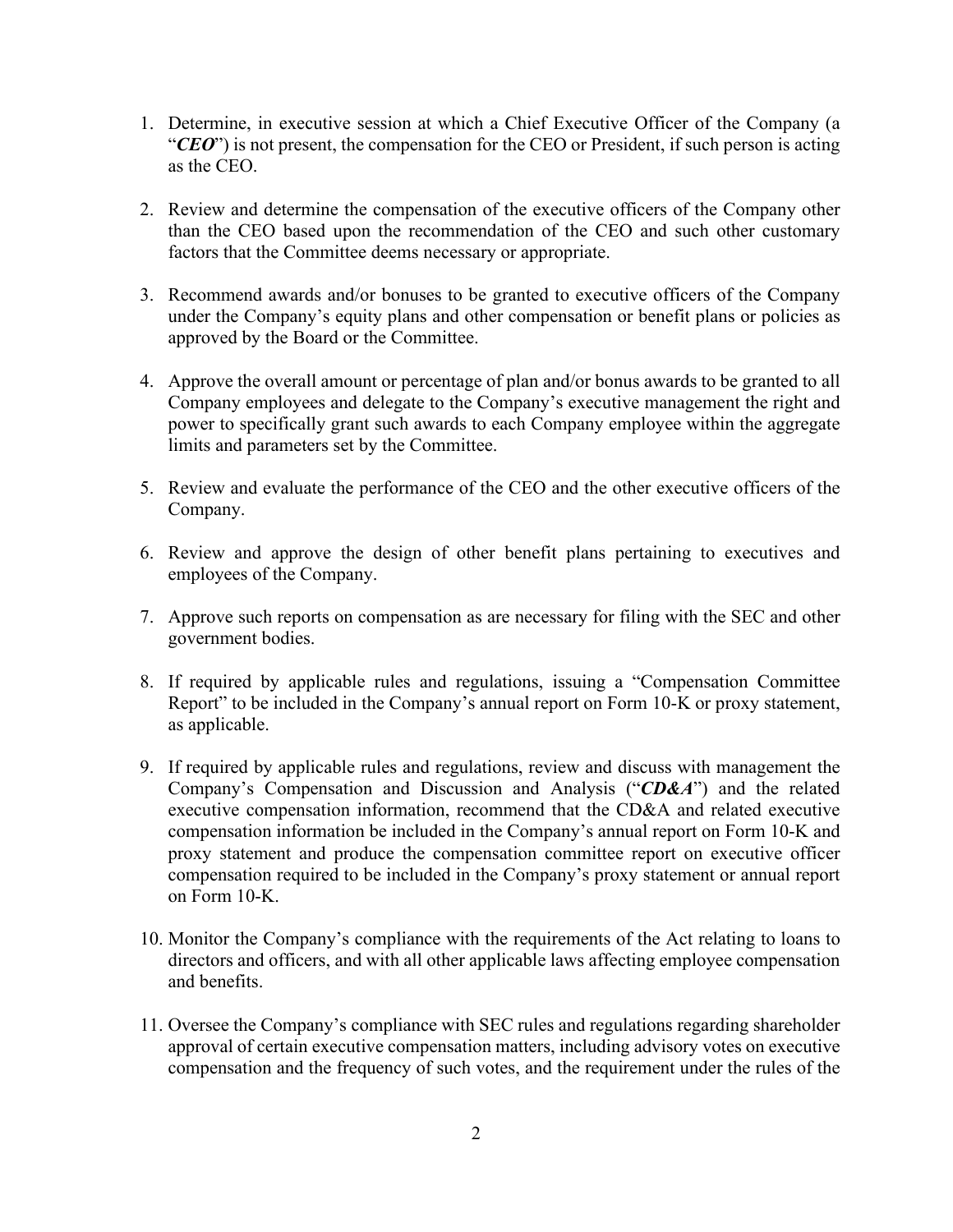Nasdaq Stock Market that with limited exceptions, shareholders approve equity compensation plans.

- 12. Review, recommend to the Board, and administer all plans that require "disinterested administration" under Rule 16b-3 under the Securities Exchange Act of 1934, as amended.
- 13. Approve the amendment or modification of any compensation or benefit plan pertaining to executives or employees of the Company that does not require shareholder approval.
- 14. Review and recommend to the Board the adoption of or changes to the compensation of the Company's independent directors.
- 15. Retain, in its sole discretion (at the Company's expense), outside consultants and obtain assistance from members of management, in each case as the Committee deems appropriate in the exercise of its authority.
- 16. Make reports and recommendations to the Board within the scope of its functions and advise the officers of the Company regarding various personnel matters as may be raised with the Committee.
- 17. Approve all special perquisites, special cash payments and other special compensation and benefit arrangements for the Company's executive officers and employees.
- 18. Review the form, terms and provisions of employment and similar agreements with the Company's executive officers and any amendments thereto.
- 19. To the extent the same has been adopted, review, at least annually, the compensation philosophy of the Company.

The powers and responsibilities delegated by the Board to the Committee in this Charter or otherwise shall be exercised and carried out by the Committee as it deems appropriate without requirement of Board approval, and any decision made by the Committee (including any decision to exercise or refrain from exercising any of the powers delegated to the Committee hereunder) shall be at the Committee's sole discretion. While acting within the scope of the powers and responsibilities delegated to it, the Committee shall have and may exercise all the powers and authority of the Board. To the fullest extent permitted by law, the Committee shall have the power to determine which matters are within the scope of the powers and responsibilities delegated to it. To the extent that the Company's securities are not listed or quoted on the Nasdaq Stock Market or any exchange or national listing market system upon which securities are listed or quoted for trading, the Committee shall determine which of the aforementioned duties and responsibilities it shall undertake or shall be applicable to the Committee.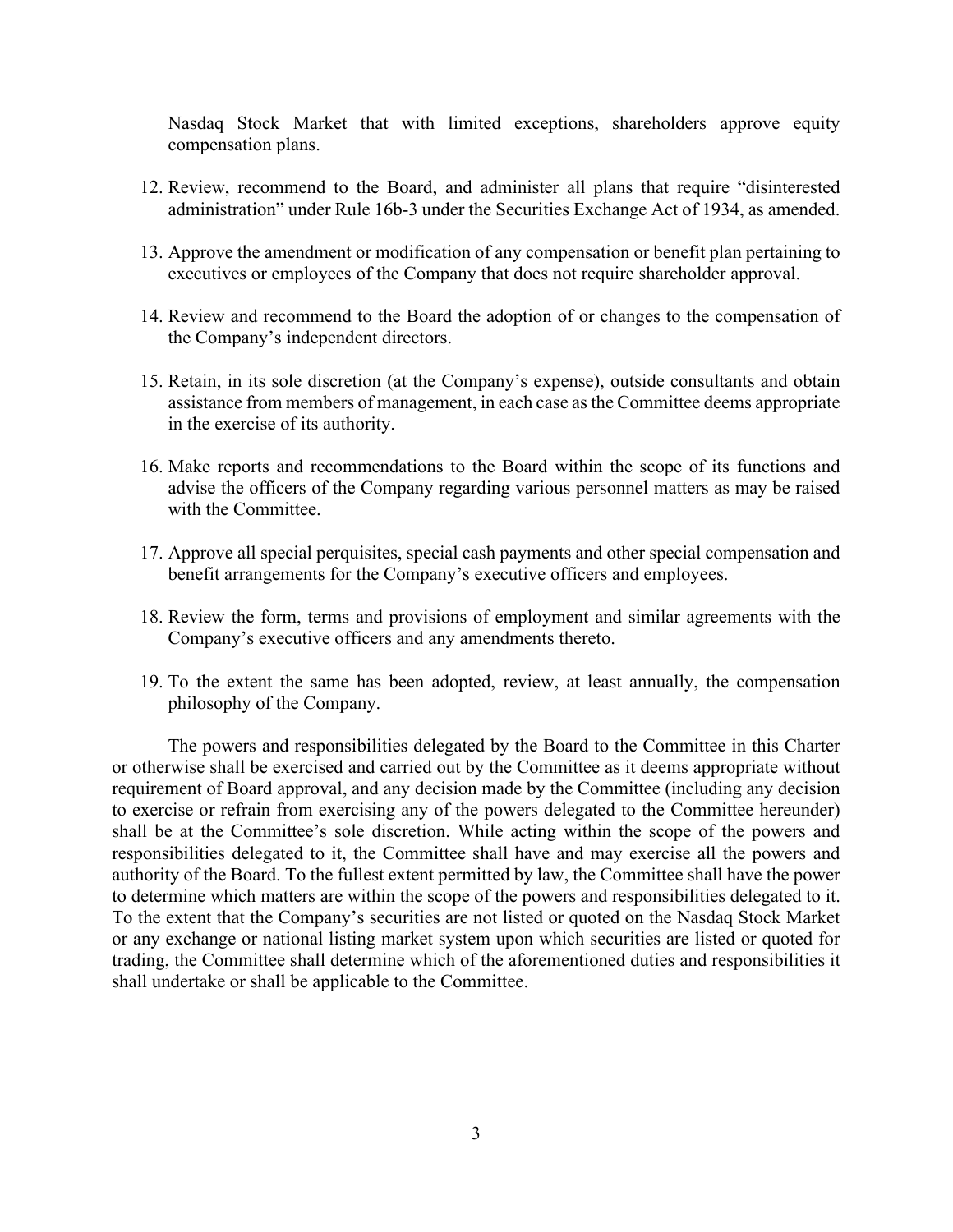### **5. PROCEDURES**

### 1. *Action*.

The Committee will meet as often as it deems necessary or appropriate, in its judgment, either in person or telephonically, and at such times and places as the Committee members determine. Face to face meetings shall be encouraged at least twice each year. The majority of the members of the Committee constitutes a quorum and shall be empowered to act on behalf of the Committee. Minutes will be kept of each meeting of the Committee. The Chairman shall report to the Board following meetings of the Committee and as otherwise requested by the Chairman of the Board. The Committee shall also make reports and recommendations to the Board within the scope of its functions. The Committee shall be governed by the same rules regarding meetings as are applicable to the Board.

#### 2. *Compensation Consultant; Advisor*.

The Committee may, in its sole discretion, retain or obtain the advice of a compensation consultant, legal counsel or other advisor. The Committee shall be directly responsible for the appointment, compensation and oversight of the work of any compensation consultant, legal counsel and other advisor retained by the Committee. The Company shall provide for appropriate funding, as determined by the Committee, for payment of reasonable compensation to a compensation consultant, legal counsel or any other advisor retained by the Committee.

Before engaging or receiving advice from a compensation consultant, external legal counsel or any other advisor, the Committee shall consider the independence of each such advisor by taking into account the following factors and any other factors required by the Nasdaq Stock Market or the SEC and corresponding rules that may be amended from time to time, including any exceptions permitted by such rules:

(i) the provision of other services to the Company by the person that employs the compensation consultant, legal counsel or other advisor (the "*Advisory Firm*");

(ii) the amount of fees received from the Company by the Advisory Firm, as a percentage of the total revenue of the Advisory Firm;

(iii) the policies and procedures of the Advisory Firm or other advisor that are designed to prevent conflicts of interest;

(iv) any business or personal relationship of the compensation consultant, legal counsel or other advisor with a member of the Committee;

(v) any stock of the Company owned by the compensation consultant, legal counsel or other advisor; and